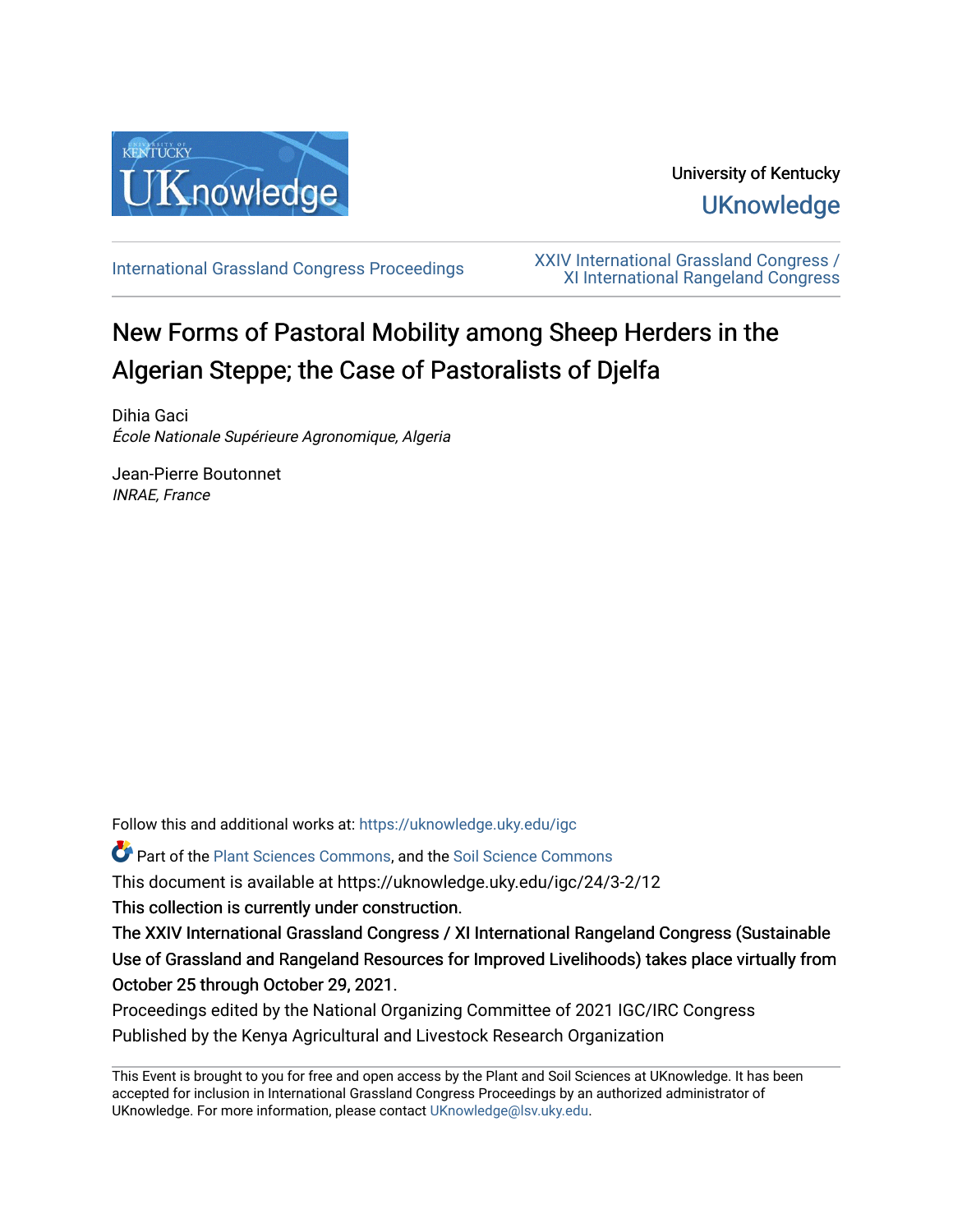## **New forms of pastoral mobility among sheep herders in the Algerian steppe; the case of pastoralists of Djelfa.**

Dihia GACI 1\*1, Jean-Pierre BOUTONNET 2

1ENSA, Algers, Algeria, 2INRAE, UMRSELMET, Montpellier, France.

#### **Keys words: transhumance**, steppes, systems, Algeria, pastoral breeding.

The recent socio-economic, political and climatic changes experienced by the Algerian steppe for the last decades have led to profound changes in pastoral mobility practices. This study describes the new mobility practices as currently adopted by the breeders of the Djelfa region. The realization of 59 semidirective surveys was conducted between 2014 and 2016 among breeders in different reception areas. Practices related to the distance travelled during an annual cycle, the transhumance calendar and itinerary and the passage or not in the homeland are diverse. These practices of mobility can vary from one year to another or during the life of a breeder. This study shows an adaptability of long-term mobility to the changing context of the Algerian steppe, a result that contradicts other findings on the abandonment of mobility by pastoralists under the effect of the tightening of space and the settlement of pastoral populations.

#### **1. Introduction**

In the North Saharan steppe, sheep husbandry has been the main source of income of local populations for centuries. Livestock and pastoralists used to move all the yearlong to feed their animals with spontaneous vegetation. Since Independence (1962) human population of the Algerian steppe increased from 4 (1977) to 34 (2015) million inhabitants (Kanoun, 2016). The majority of this population settled in towns or villages, ceasing traditional mobility. In the same period, the sheep numbers increased from 6 to 18 million (Yabrir et al., 2015). As a result, the feeding capacity of the steppe rangeland has drastically dropped (Le Houerou, 1995; Daoudi et al., 2013; Hammouda et al. 2013).

A series of land tenure reforms (1977, 1984, 1987, 2002) have led to a large extension of ploughed land around towns and villages resulting in an increased crop production but reducing the grazing areas. Jointly with the availability of subsidised barley, this situation allowed some sheep farmers to avoid long range mobility and to stay near their homeland all the yearlong. (Aïdoudetal., 2006; Ghozlane et al, 2009). However, long distance mobility is still operated, even with new modalities and sometimes on longer distances.

The present study aims to characterize, through the case of Djelfa herders, the current forms of mobility of herders in the Algerian steppe. It starts from the analysis formulated by Idda et al. (2017) that ancestral practices can continue in innovative forms that consolidate them. It attempts to explore the hypothesis put forward by Ben Hounet (2009) that pastoral systems are characterized by their "ability to adjust to fluctuating and difficult geopolitical, economic and social contexts". It is therefore a question here of bringing out the diversity of long-distance mobility practices in a more precise manner with a view to understanding their organization, operation and the factors that influence the decisions of breeders.

#### **2. Materials and Methods**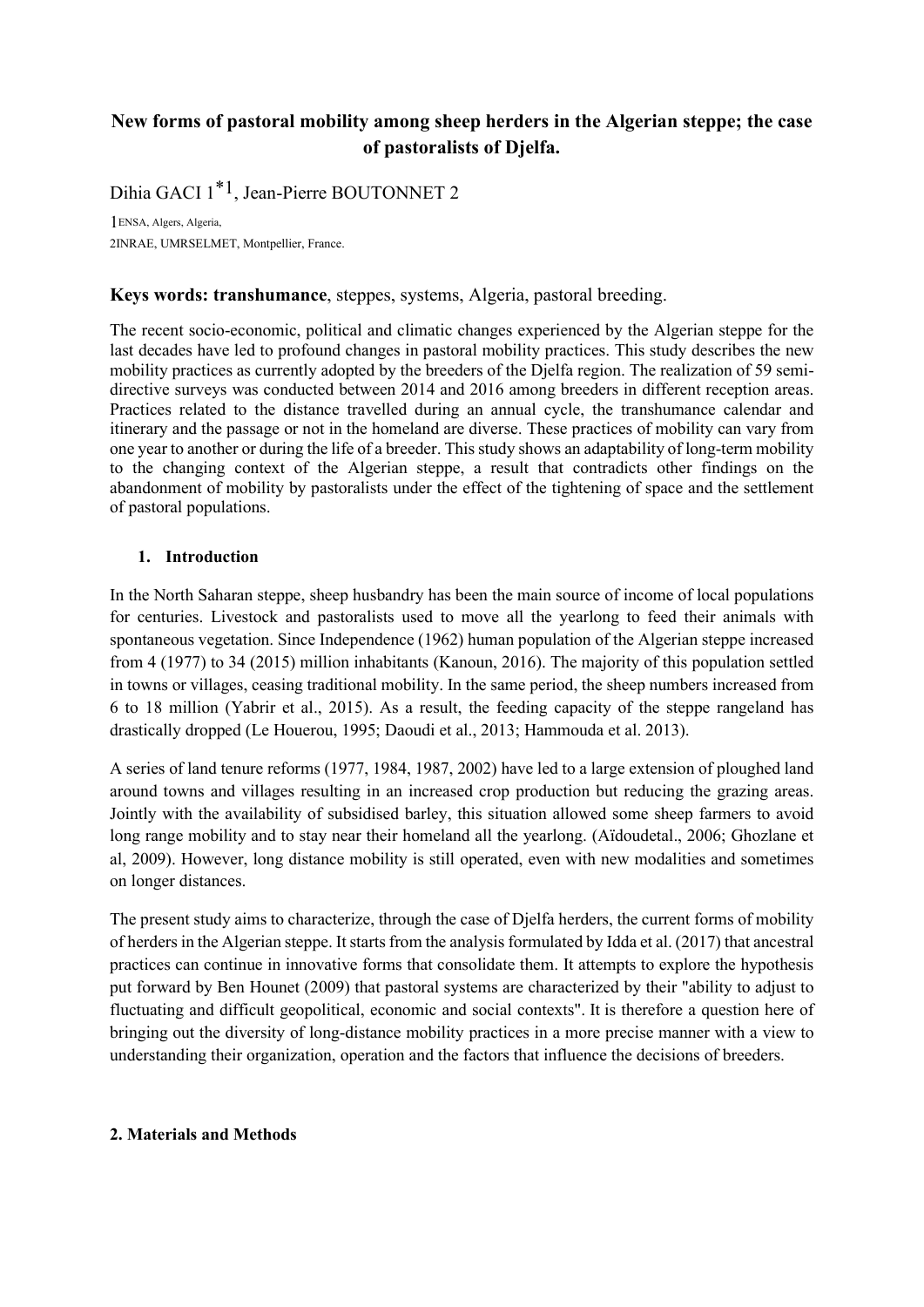Due to the rapid and profound changes it has undergone in recent decades, the region of Djelfa offers a prime field for studying the new forms of mobility undertaken by herders to face the context of varied uncertainties experienced by the Algerian steppe. To study pastoral mobility, surveys were carried out between October 2014 and November 2016.

The "long-distance" mobility considered in this study are those that take place outside the wilaya of Djelfa. Semi-directive surveys were made with 59 sheep owners registered as having their homeland in Djelfa and operating long distance mobility. Sampling of breeders was carried out using a combination of three methods (Kherri, 2013; Kheffache, 2018): i) "reasoned convenience" sampling carried out in the case where the sampling units are easy to reach and available to respond to interviews; ii) "judgmental sampling" carried out when a breeder or a group of breeders are considered interesting to meet the objectives of this study; iii) "snow ball" method, when one or several herders are identified by a previously interviewed herder.

#### **3. Results and discussion**

Three main types of long-distance mobility were described (Fig 1)

### **1. Medium amplitude displacement**

Pastoralists of this type move about 500-800 km to the pre-Saharan regions of the bordering wilayas of Laghouat and El Bayadh. They move to these areas in winter to find warmer temperatures, space and safety, and some vegetation to graze. Their goal is to ensure good birthing conditions for the ewes and to minimize loss of lambs due to cold or theft. At the beginning of spring, the herders return to the steppe zones of altitude (800 to 1,200 m) where they rent defended land or fallow land. In the summer these farmers rent thatch or damaged cereals in the north in the Tellian region. The choice of this route does not seem to be linked exclusively to the economic means of the breeders. It seems that the breeders in this group choose profitable routes with a minimum of constraints in terms of transport and difficulties of access to the land.

## **2. Large amplitude displacement**

This category includes trips of more than 1,500km. It is characterized by a long passage in the steppe, from the beginning of autumn until the middle of winter. During this period, the pastoralists remain at the foot of the mountainous areas of the steppes located in the wilayas of Laghouat or El Bayadhin order to shelter from the cold winds. When the year is announced favourable (in terms of rainfall and therefore in terms of pastoral vegetation) in the Saharan regions, the herders go there and stay there until midspring. This route to the Saharan regions is taken when the herders estimate, either visually or by their trusted informants, that the ephemeral vegetation called "achebs" grows well after the rains to ensure a free forage resource for several months (Chehma et al., 2005). If this is not the case, the herders prefer to stay in the steppe to rent land defended by the State or fallow private land in Tellian areas. End-ofwinter trips to the Sahara are usually done by truck, heading to regions like Tindouf, Bechar. They can even reach the Libyan or Moroccan borders, where important inter-regional markets are held. In the middle of spring, the herders stopover in the steppe by renting defenses or by occupying collective lands while waiting to be able to move on the stubble or the damaged cereals of the Tellian regions towards the north. Stubble that the breeders reserve beforehand with farmers with whom they preferably use to stay.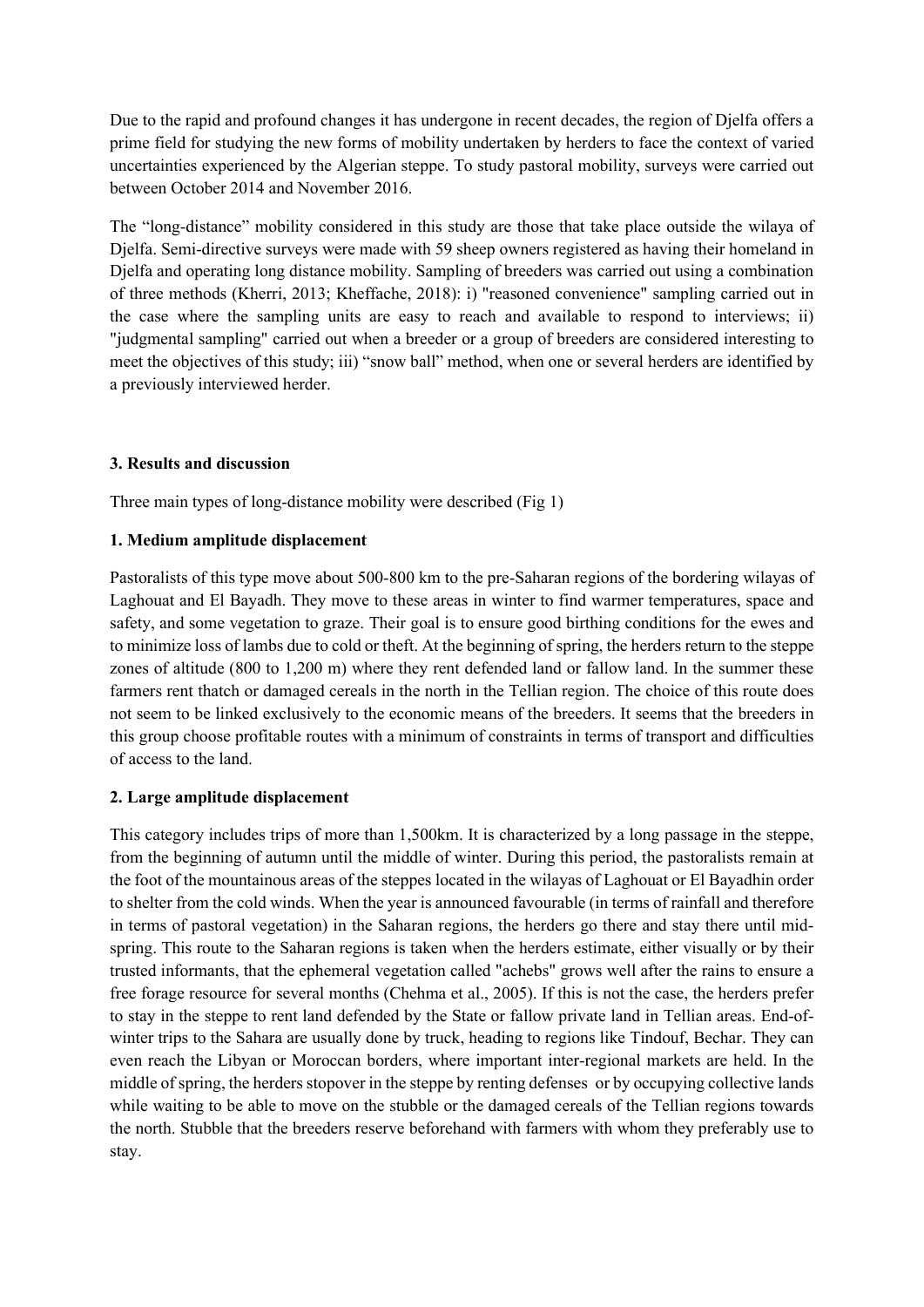The herders who do this kind of transhumance generally own a truck. To transport all of their animals, they use other trusted breeders who own a truck, preferably from the same tribe, so that there is no theft along the way. These operations are only accessible to breeders with good social relations in their wilaya and in the host wilayas.

## **2. Small amplitude displacement**

Breeders in this category move to areas not far from their native soil, and for short durations. They spend the winter in the pre-Saharan regions like Brizina and Lebyed Sidi Echikhà El Bayadh for the reasons mentioned above for the breeders of the first category. In the spring, they return to the steppe to rent land that has been defended by the State. Leased areas may vary from one breeder to another depending on herd size and land availability.

In summer, the herders of this category remain in steppe on collective land whose access is controlled by tribes from the north of El Bayadh to Rogassa. They can also return to Djelfa on their own lands or on the collective lands of their own tribe. However, the vegetation is poor and only provides them with fibre needs. The choice of this route seems to be due to the economic difficulties and the lack of social relations to find rental land and to move to the Saharan regions. The distances covered during the year by these breeders do not exceed 500 km.



**Figure 1:** Map of main routes.

The surveys carried out highlight the current existence of long-distance mobility practiced in a sustainable manner and in various ways on the part of breeders in the wilaya of Djelfa. This observation calls into question the proposals analysing the abandonment of large mobility asdue to the reduction of routes, the narrowing of transhumance corridors and the adoption of a sedentary lifestyle by the pastoralists (Bensouiah;2005 and Bencherif;2011). The present study makes it possible to establish that, on the contrary, these constraints have encouraged certain breeders to innovate in terms of pastoral mobility in order to maintain their pastoral activity.

## **3. Conclusion:**

This study highlights new organizations of great mobility among breeders of the wilaya of Djelfa. The different forms of transhumance identified are distinguished by their routes, the distances travelled during an annual cycle and the transhumance calendar. It has been shown through this study that the